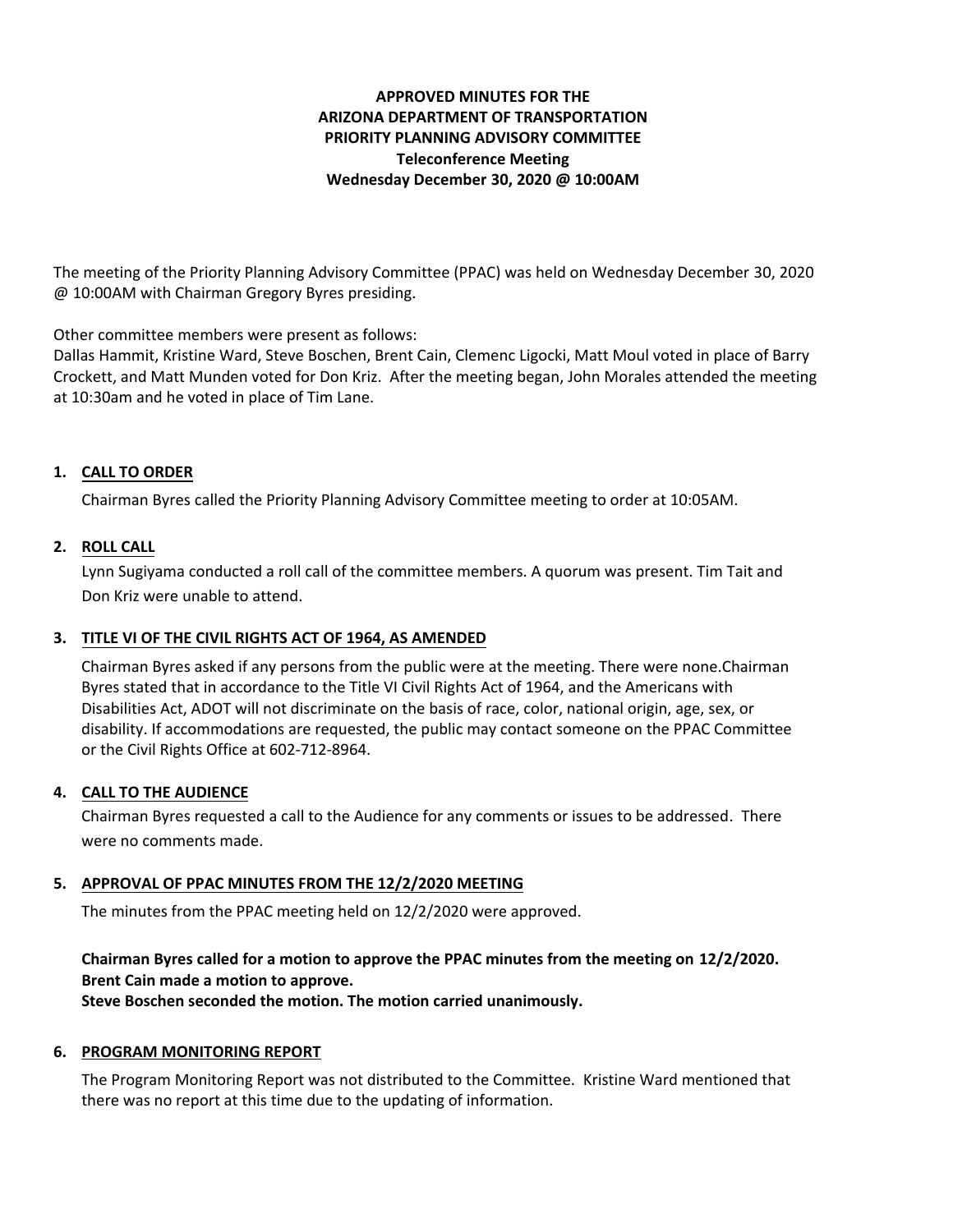#### **2021-2025 TRANSPORTATION FACILITIES CONSTRUCTION PROGRAM: DISCUSSION AND POSSIBLE 7. ACTION ON PROGRAM & PROJECT MODIFICATIONS**

| $7-1$   | Route & MP:                | Local                                                |
|---------|----------------------------|------------------------------------------------------|
|         | <b>Project Name:</b>       | ALVERNON/BELLVUE, PIMA/MTN VW, PRINCE/CRESCENT MANOR |
|         | <b>Type of Work:</b>       | <b>INSTALL HAWK SIGNALS</b>                          |
|         | County:                    | Pima                                                 |
|         | District:                  | Southcentral                                         |
|         | Schedule:                  |                                                      |
|         | Project:                   | T025901C TIP#: 101403                                |
|         | <b>Project Manager:</b>    | <b>Eric Prosnier</b>                                 |
|         | <b>Program Amount:</b>     | \$0                                                  |
|         | <b>New Program Amount:</b> | \$594,000                                            |
|         | <b>Requested Action:</b>   | Establish new project.                               |
|         |                            |                                                      |
| $7 - 2$ | Route & MP:                | Local                                                |
|         | <b>Project Name:</b>       | 22ND/ IRVING, CAMPBELL/WYOMING, 6TH/OHIO             |
|         | <b>Type of Work:</b>       | <b>INSTALL HAWK SIGNALS</b>                          |
|         | County:                    | Pima                                                 |
|         | <b>District:</b>           | Southcentral                                         |
|         | Schedule:                  |                                                      |
|         | Project:                   | T025801C TIP#: 101402                                |
|         | <b>Project Manager:</b>    | <b>Eric Prosnier</b>                                 |
|         | <b>Program Amount:</b>     | \$0                                                  |
|         | <b>New Program Amount:</b> | \$627,000                                            |
|         |                            |                                                      |
|         | <b>Requested Action:</b>   | Establish new project.                               |

**Items 7-1 and 7-2 were presented by: Eric Prosnier Chairman called for a motion to approve Items 7-1 and7-2. Brent Cain made the motion to approve. Steve Boschen seconded the motion. Motion carried unanimously**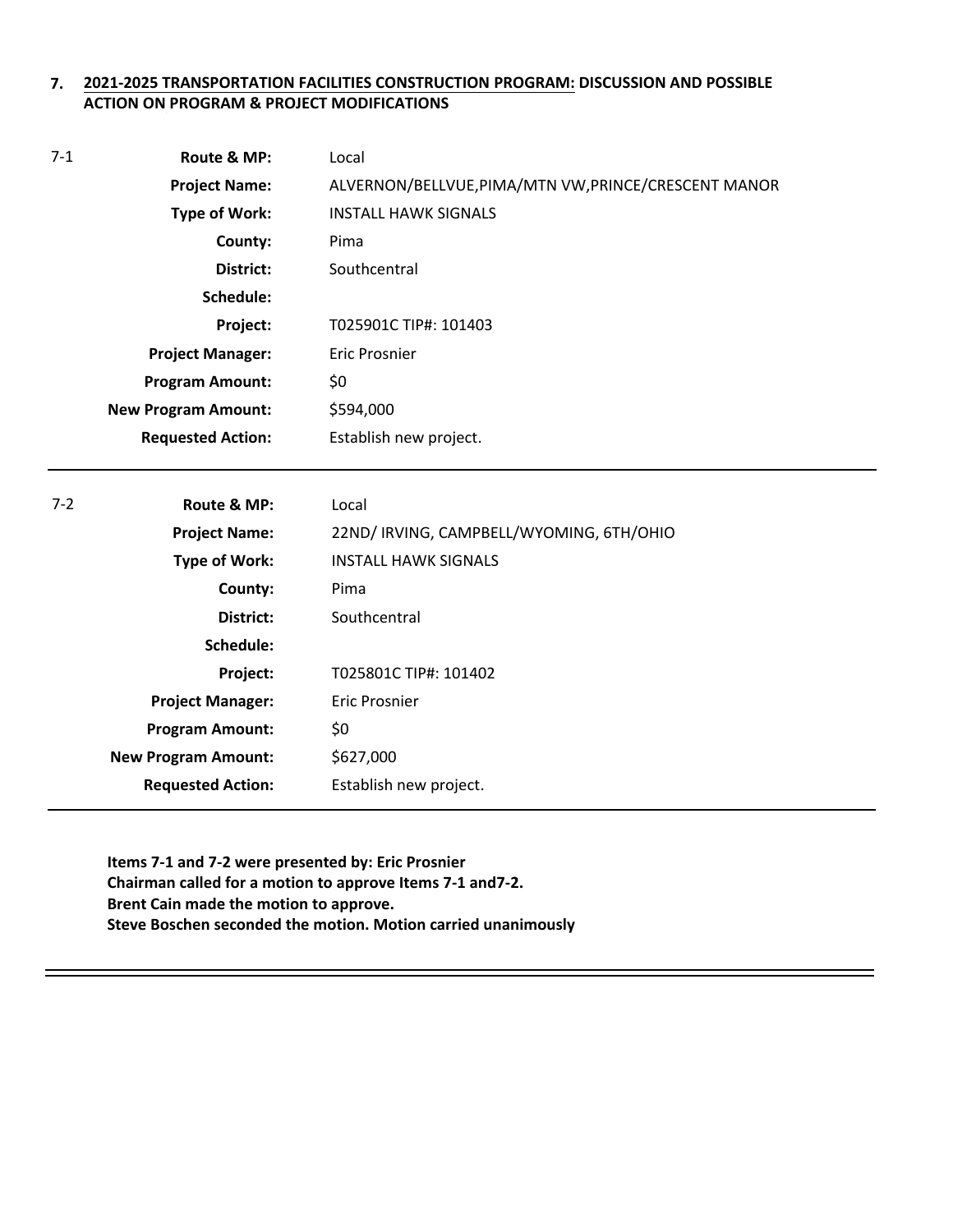| 7-3 | Route & MP:                | Local                                          |  |
|-----|----------------------------|------------------------------------------------|--|
|     | <b>Project Name:</b>       | W. SILVERBELL RD AT BLANCO WASH BRIDGE - #8259 |  |
|     | Type of Work:              | <b>REPLACE BRIDGE</b>                          |  |
|     | County:                    | Pima                                           |  |
|     | District:                  | Southcentral                                   |  |
|     | Schedule:                  |                                                |  |
|     | Project:                   | T028203D TIP#: 101890                          |  |
|     | <b>Project Manager:</b>    | Eric Prosnier                                  |  |
|     | <b>Program Amount:</b>     | \$0                                            |  |
|     | <b>New Program Amount:</b> | \$342,000                                      |  |
|     | <b>Requested Action:</b>   | Establish new project                          |  |

**Item 7-3 was presented by: Eric Prosnier Chairman called for a motion to approve Item 7-3. Steve Boschen made the motion to approve. Clemenc Ligocki seconded the motion. Motion carried unanimously**

| $7 - 4$ | Route & MP:                | Regionide                                   |
|---------|----------------------------|---------------------------------------------|
|         | <b>Project Name:</b>       | I-17, US 60 & SR 202L RED MTN VARIOUS RAMPS |
|         | Type of Work:              | <b>UPGRADE RAMP METERS</b>                  |
|         | County:                    | Maricopa                                    |
|         | District:                  | Central                                     |
|         | Schedule:                  |                                             |
|         | Project:                   | F037201D TIP#: 102264                       |
|         | <b>Project Manager:</b>    | Kirstin Huston                              |
|         | <b>Program Amount:</b>     | \$0                                         |
|         | <b>New Program Amount:</b> | \$15,000                                    |
|         | <b>Requested Action:</b>   | <b>Establish New Project</b>                |

**Item 7-4 was presented by: Kirstin Huston Chairman called for a motion to approve Item 7-4. Brent Cain made the motion to approve. Steve Boschen seconded the motion. Motion carried unanimously**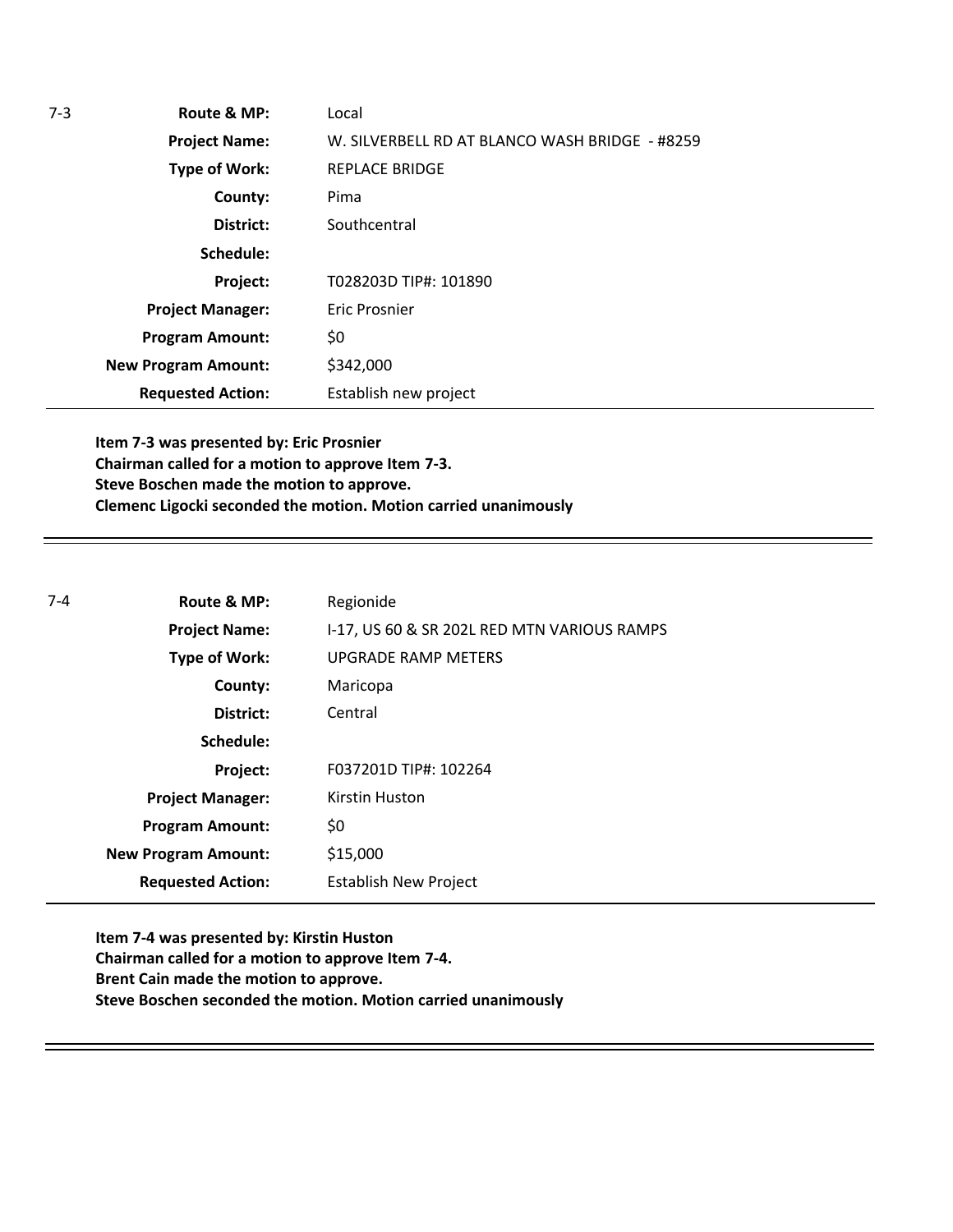| Route & MP:                | SR 260 @ MP 282.0      |
|----------------------------|------------------------|
| <b>Project Name:</b>       | RIM ROAD - GIBSON ROAD |
| <b>Type of Work:</b>       | SHOULDER WIDENING      |
| County:                    | Coconino               |
| District:                  | Northcentral           |
| Schedule:                  |                        |
| Project:                   | H824501E TIP#: 7881    |
| <b>Project Manager:</b>    | Pei-jung Li            |
| <b>Program Amount:</b>     | \$90,000               |
| <b>New Program Amount:</b> | \$297,000              |
| <b>Requested Action:</b>   | Increase budget        |

**Item 7-5 was presented by: Vivian Li Chairman called for a motion to approve Item 7-5. Steve Boschen made the motion to approve. Dallas Hammit seconded the motion. Motion carried unanimously**

| $7-6$ | Route & MP:                | Local                             |
|-------|----------------------------|-----------------------------------|
|       | <b>Project Name:</b>       | Kings Ranch Rd at Sunrise Sky Dr. |
|       | Type of Work:              | Install Pedestrian Hybrid Beacon  |
|       | County:                    | Pinal                             |
|       | District:                  | Central                           |
|       | Schedule:                  |                                   |
|       | Project:                   | T027501D TIP#: 101759             |
|       | <b>Project Manager:</b>    | Rehnuma Rahman                    |
|       | <b>Program Amount:</b>     | \$0                               |
|       | <b>New Program Amount:</b> | \$185,000                         |
|       | <b>Requested Action:</b>   | Establish a new project.          |

**Item 7-6 was presented by: Rehnuma Rahman Chairman called for a motion to approve Item 7-6. Brent Cain made the motion to approve. Steve Boschen seconded the motion. Motion carried unanimously**

7-5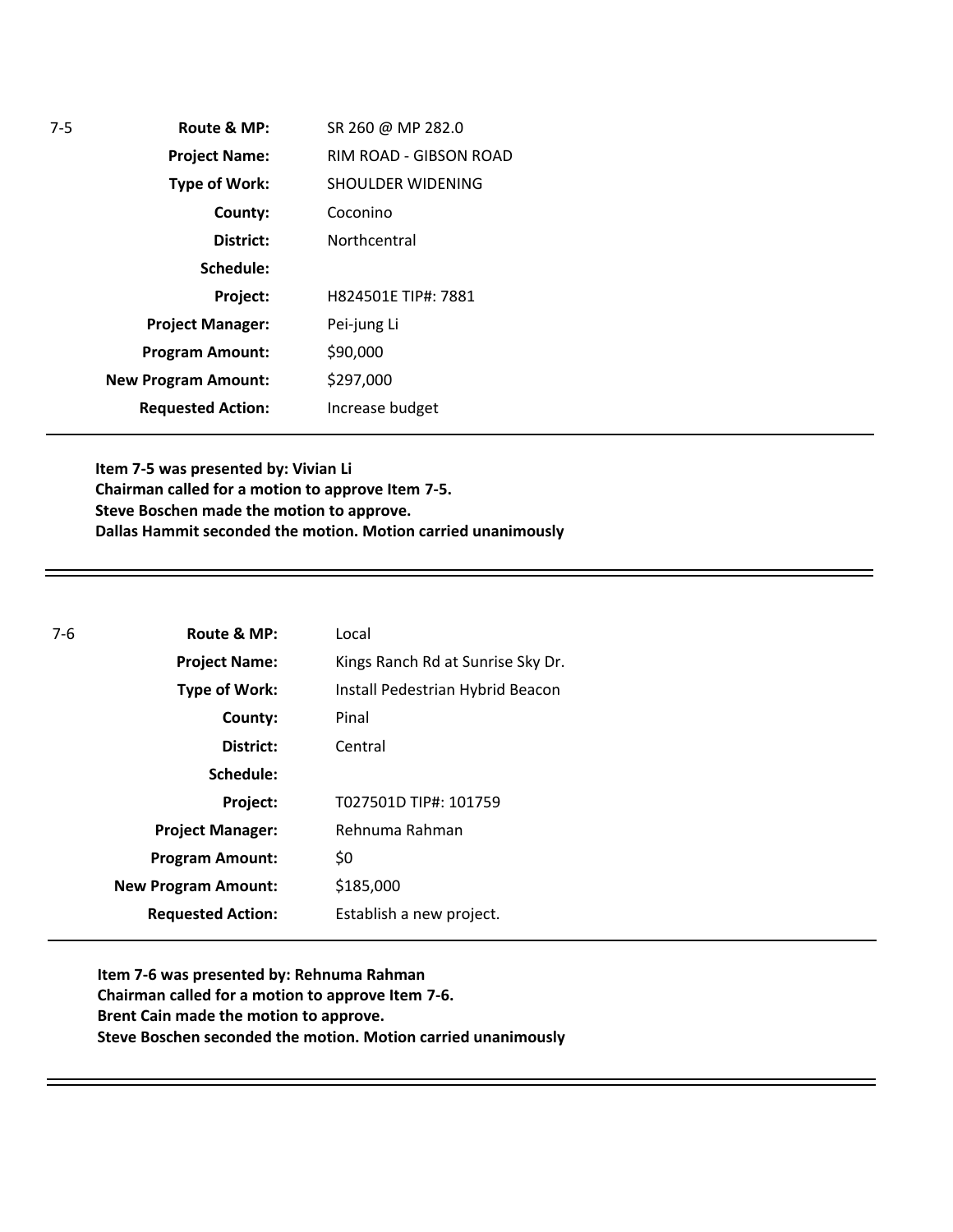| SR 95 @ MP 177                                      |
|-----------------------------------------------------|
| McCulloch Blvd - London Bridge Rd, Lake Havasu City |
| Install remote communication equipment              |
| Mohave                                              |
| <b>Northwest</b>                                    |
|                                                     |
| F037501X TIP#: 102265                               |
| Robert Lajeunesse                                   |
| \$0                                                 |
| \$252,000                                           |
| Establish new project.                              |
|                                                     |

| $7-8$ | Route & MP:                | SR 95 @ MP 182                   |
|-------|----------------------------|----------------------------------|
|       | <b>Project Name:</b>       | Bullhead City & Lake Havasu City |
|       | <b>Type of Work:</b>       | <b>Replace Conductor</b>         |
|       | County:                    | Mohave                           |
|       | District:                  | <b>Northwest</b>                 |
|       | Schedule:                  |                                  |
|       | Project:                   | F037601X TIP#: 102266            |
|       | <b>Project Manager:</b>    | Robert Lajeunesse                |
|       | <b>Program Amount:</b>     | \$0                              |
|       | <b>New Program Amount:</b> | \$123,000                        |
|       | <b>Requested Action:</b>   | Establish a new project.         |
|       |                            |                                  |

**Items 7-7 and 7-8 were presented by: Robert Lajeunesse Chairman called for a motion to approve Items 7-7 and 7-8. Brent Cain made the motion to approve. Steve Boschen seconded the motion. Motion carried unanimously.**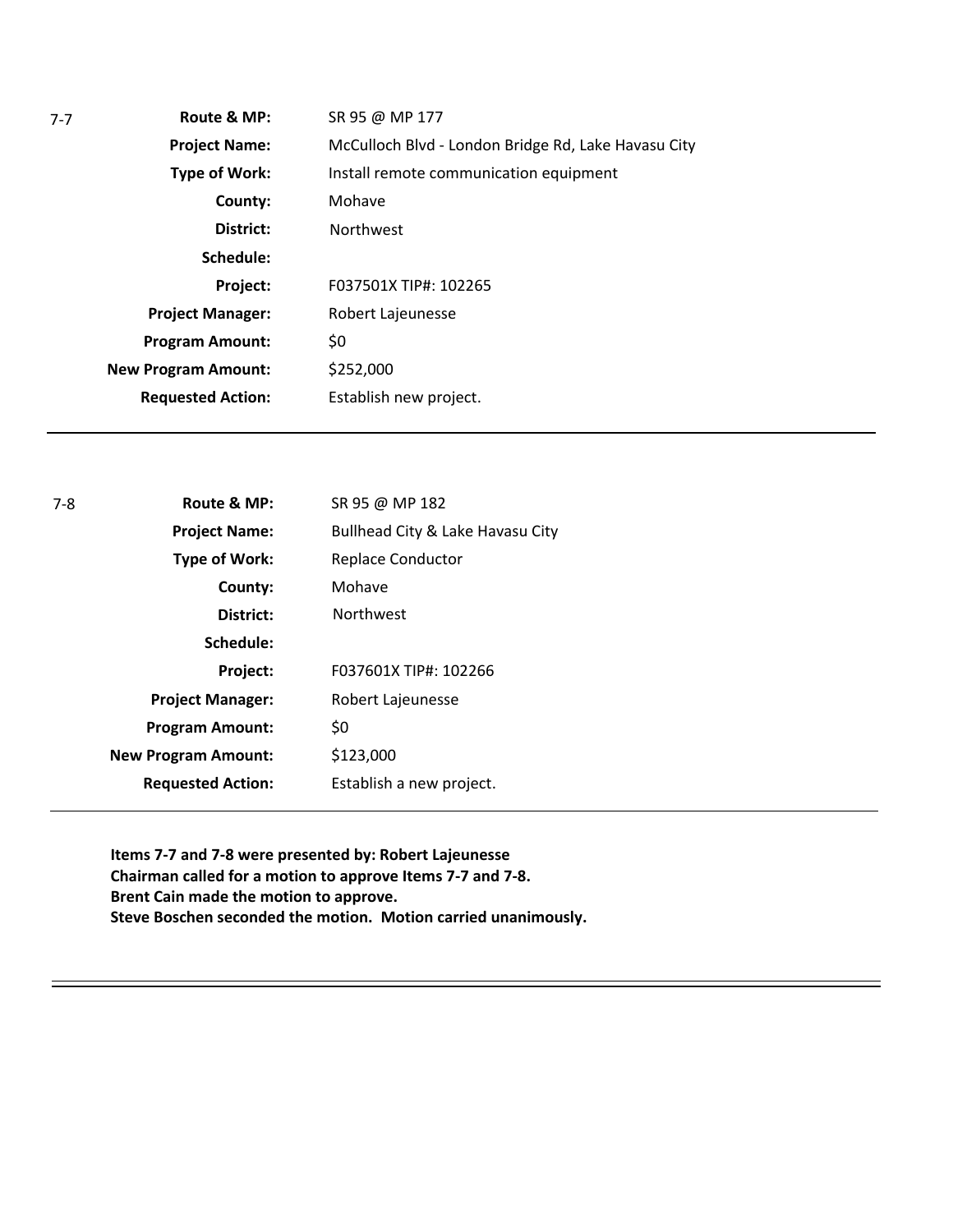| Route & MP:                | 1-19 @ MP 8.0        |
|----------------------------|----------------------|
| <b>Project Name:</b>       | <b>RUBY RD TI UP</b> |
| Type of Work:              | <b>REPLACE DECK</b>  |
| County:                    | Santa Cruz           |
| District:                  | Southcentral         |
| Schedule:                  | FY 2020              |
| Project:                   | F010101C TIP#: 8802  |
| <b>Project Manager:</b>    | Tafwachi Katapa      |
| <b>Program Amount:</b>     | \$2,200,000          |
| <b>New Program Amount:</b> | \$2,700,000          |
| <b>Requested Action:</b>   | Increase budget.     |
|                            |                      |

7-9

**Item 7-9 was presented by: Tafwachi Katapa Chairman called for a motion to approve Item 7-9. Dallas Hammit made the motion to approve. Steve Boschen seconded the motion. Motion carried unanimously.**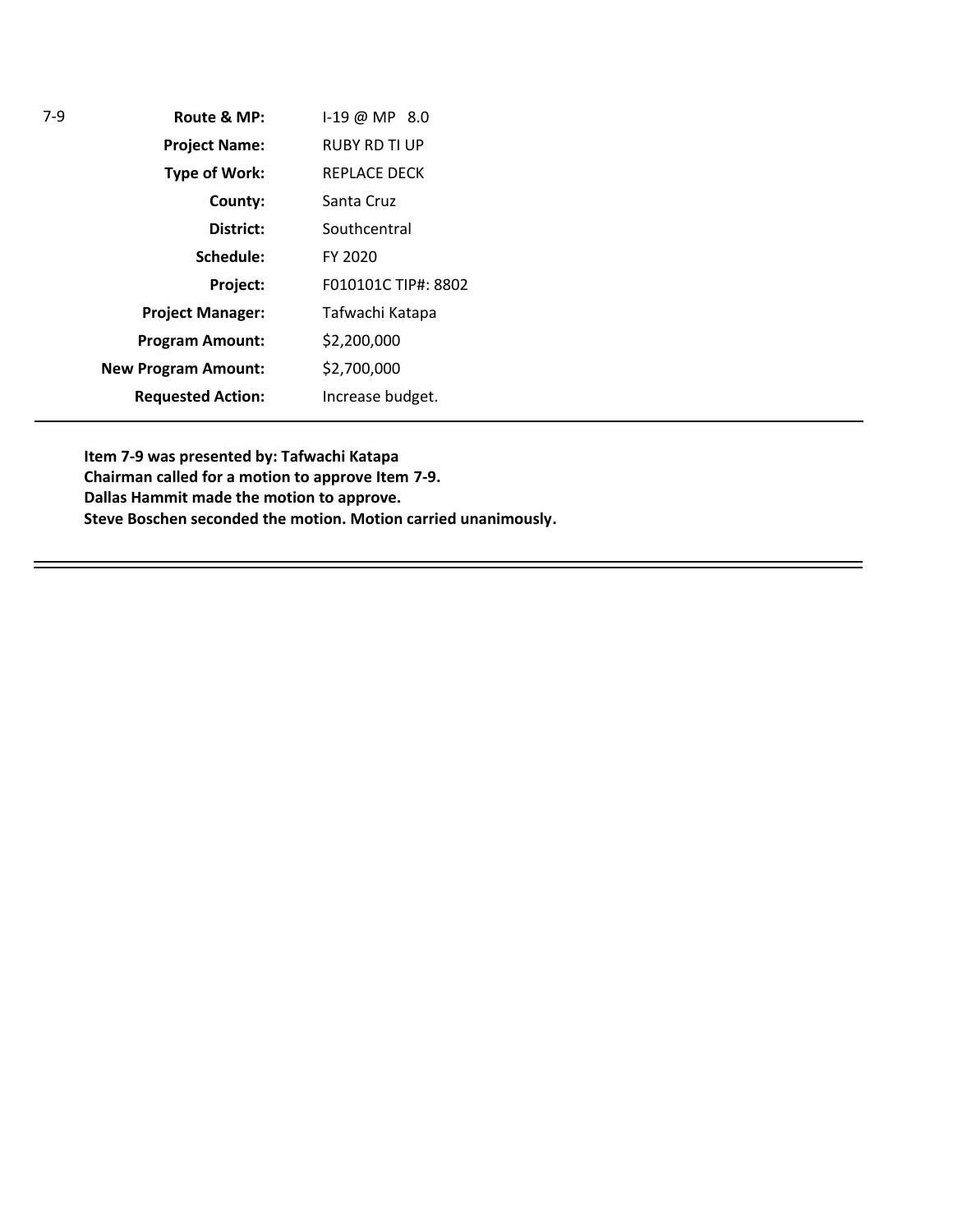**Route & MP: County: District: Schedule: Project Name: Type of Work: Project Manager: Project: Requested Action: New Program Amount:** 7-10 **Program Amount:** SR 19B @ MP 4.6 Portero Canyon Br #325 Scour Retrofit Santa Cruz **Southcentral** FY 2021 F024401C TIP#: 7925 Thomas Oreilly \$850,000 \$1,100,000 Increase budget.

> **Item 7-10 was presented by: Thomas Oreilly Chairman called for a motion to approve Item 7-10. Steve Boschen made the motion to approve. Dallas Hammit seconded the motion. Motion carried unanimously.**

| $7 - 11$ | Route & MP:                | SR 82 @ MP 6.0                                      |
|----------|----------------------------|-----------------------------------------------------|
|          | <b>Project Name:</b>       | <b>3R WASH BRIDGE</b>                               |
|          | <b>Type of Work:</b>       | <b>SCOUR RETROFIT</b>                               |
|          | County:                    | Santa Cruz                                          |
|          | District:                  | Southcentral                                        |
|          | Schedule:                  | FY 2022                                             |
|          | Project:                   | F028201C TIP#: 100211                               |
|          | <b>Project Manager:</b>    | <b>Thomas Oreilly</b>                               |
|          | <b>Program Amount:</b>     | \$200,000                                           |
|          | <b>New Program Amount:</b> | \$600,000                                           |
|          | <b>Requested Action:</b>   | Add scope, change type of work and increase budget. |

**Item 7-11 was presented by: Thomas Oreilly Chairman called for a motion to approve Item 7-11. Dallas Hammit made the motion to approve. Steve Boschen seconded the motion. Motion carried unanimously.**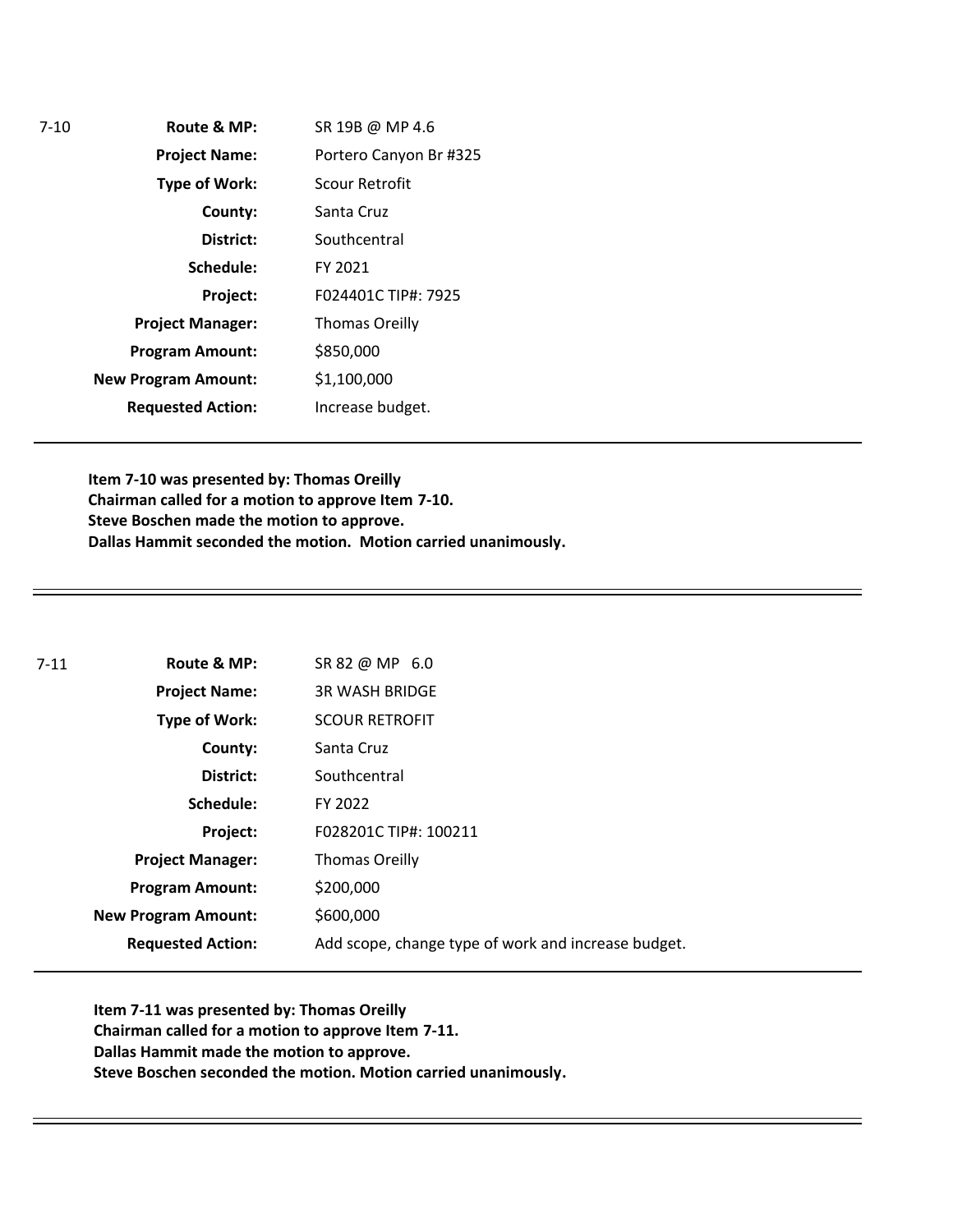**Route & MP: County: District: Schedule: Project Name: Type of Work: Project Manager: Project: Requested Action: New Program Amount:** 7-12 **Program Amount:** I-17 @ MP 238.6 MOORES GULCH BRIDGES BRIDGE REHABILITATION Maricopa Northwest H845401D TIP#: 13817 Vivian Li \$120,000 \$0 Decrease budget. Transfer Scope.

> **Item 7-12 was presented by: Vivian Li Chairman called for a motion to approve Item 7-12. Steve Boschen made the motion to approve. Dallas Hammit seconded the motion. Motion carried unanimously.**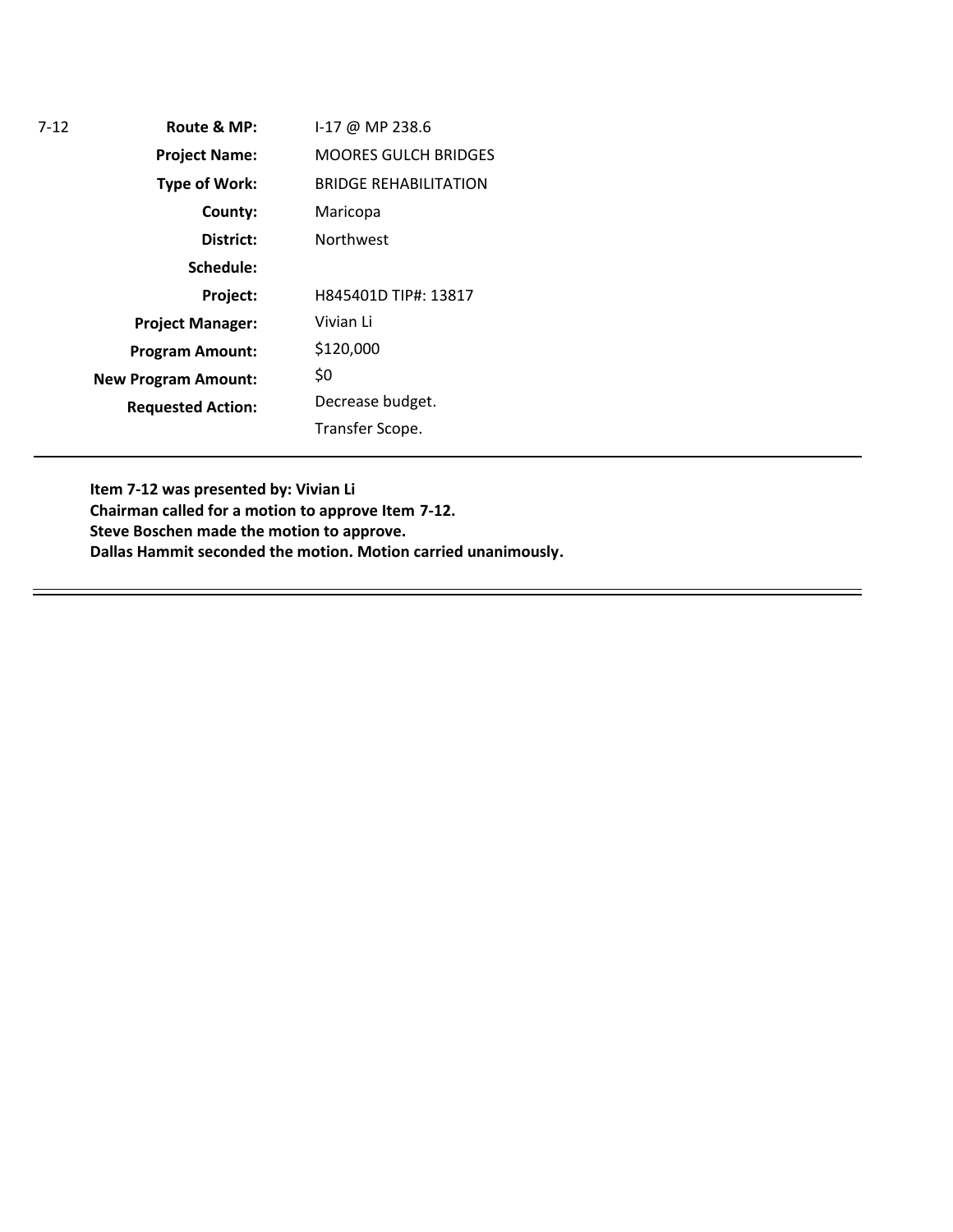FY 2021-2025 Airport Development Program – Projects Discussion and Possible Action

8-1. AIRPORT PROJECT NAME: GRANT MANAGER: REQUESTED ACTION:

Rolle Airfield Sonia Pizano New Project. Construct Apron (New Design).

**Item 8-1 was presented by: Lisa Yahraus Chairman called for a motion to approve Item 8-1. Dallas Hammit made the motion to approve. Brent Cain seconded the motion. Motion carried unanimously.**

8-2. AIRPORT PROJECT NAME: GRANT MANAGER: REQUESTED ACTION:

Marana Regional Airport Sonia Pizano New Project. Study to Analyze Mitigation Options for Insufficient Roadway.

**Item 8-2 was presented by: Lisa Yahraus Chairman called for a motion to withdraw Item 8-2. The reason for withdrawing Item 8-2 was because the Requested Action was incorrect. Motion made to revise the Requested Action and to move the project to the February 3rd, 2021 PPAC Meeting. Dallas Hammit made the motion to approve. Steve Boschen seconded the motion. Motion carried unanimously.**